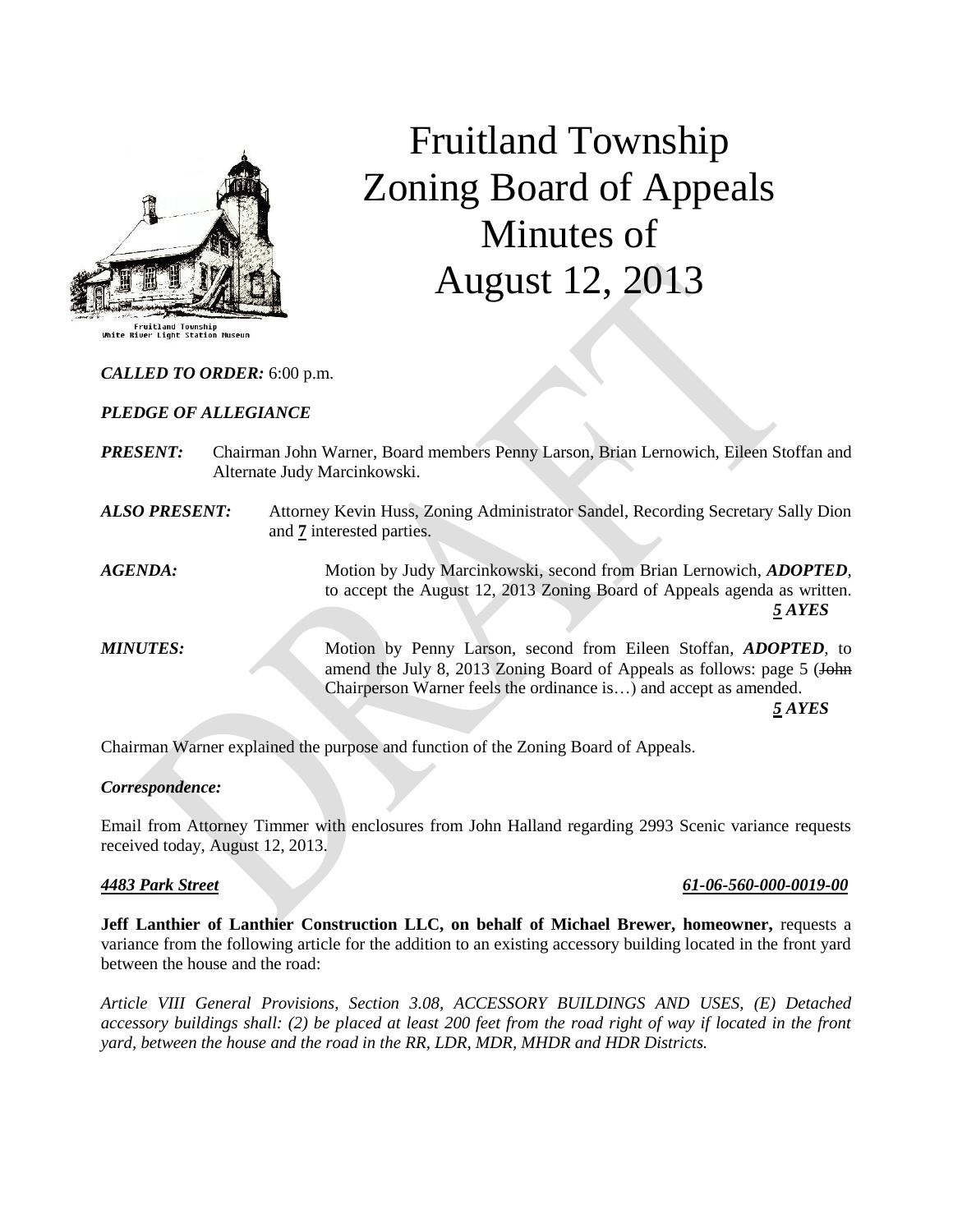# *Public Hearing opened at 6:10 p.m.*

William Sininger, Attorney, 1042 Terrace Street, Suite B, Muskegon, MI 49442, is here on behalf of Michael Brewer, homeowner. This has already been in front of the board on one occasion however is being rereviewed because of the record primarily but hopefully the outcome will be different also. He explains that Mr. Brewer purchased the property in 2012 and has improved the property dramatically. He would like to add 10' to an existing accessory building. The buildings on this property were erected in the 1930's and nothing has really been done to change the dimensions since. The garage is on a pad, it is not utilized as parking it is being used for storage. He referenced that 5 letters were provided, 4 from neighbors in support of the variance and 1 from the White Lake Fire Authority Chief Holman regarding emergency vehicle access down Park Street. The first time this request was heard some board members expressed concern that emergency vehicles could probably not get down Park Street easily if necessary. He points out there is a fence and a utility pole between this existing building and Park Street, these will continue to remain in the same spot. Since the first hearing White Lake Fire Authority Chief Holman visited 4483 Park Street on Tuesday June 11, 2013, to investigate where the outbuilding located in front of 4483 Park Street was hindering emergency vehicle access down Park Street. After review, it was determined that the outbuilding in front of the above location mentioned, currently does not impede on emergency vehicle access. He stated that the septic system, drain field, buried cables, etc. will hinder the placement elsewhere on the property. Approving this variance will not impact neighboring properties. He believes the variance can and should be granted and Mr. Brewer would like to add 12' instead of the 10' as previously requested if it could be considered. Mr. Sininger asked if the board had any questions for either himself or Mr. Brewer.

Chairman Warner asked if there were any questions.

Board Member Marcinkowski asks how long the house was on the property. Mr. Sininger answered since the 1930's. He believes both the house and the 15' x 15' existing building were there since the 1930's.

Board Member Lernowich asks if the existing building is 15' x 15', when he visited the site he didn't think so. Mr. Brewer answered from the audience that he taped it last night and it is 15' x 15'. Board Member Lernowich then asked and the request is to make it 15' x 25'. Mr. Brewer started answering from audience.

Chairperson Warner stated they do not take comments from the audience and asked that he address the board by going to podium and stating his name and address for the record, so he did.

Michael Brewer, 4483 Park Street, Whitehall, Michigan, to address questions.

Board Member Lernowich asks so the building is now  $15' \times 15'$  and you would like to go  $15' \times 25'$ . Mr. Brewer states he would really like to go 15' x 27', which would give him the ability to store a vehicle.

Chairperson Warner asked Mr. Brewer what he found unfavorable about the first decision.

Michael Brewer stated he was not satisfied with the first decision asking him to cut off 5' from one end of the building and adding it to the other end. He believes that was unnecessary. It seemed the primary concern heard was about emergency vehicle access and that has been resolved.

Chairperson Warner stated it makes the building less non-conforming and that was the reason for the first decision. He went on to state then Mr. Brewer threatens to sue the township for that decision and then comes back and asks for an even larger building addition.

Mr. Sininger stated Mr. Brewer was not happy with the decision. Their understanding after listening to the tape or what could be heard was not the issue of it being non-conforming but that of the emergency vehicles and the pole. The reason they are back tonight is because the record could not be made with the tape that was made.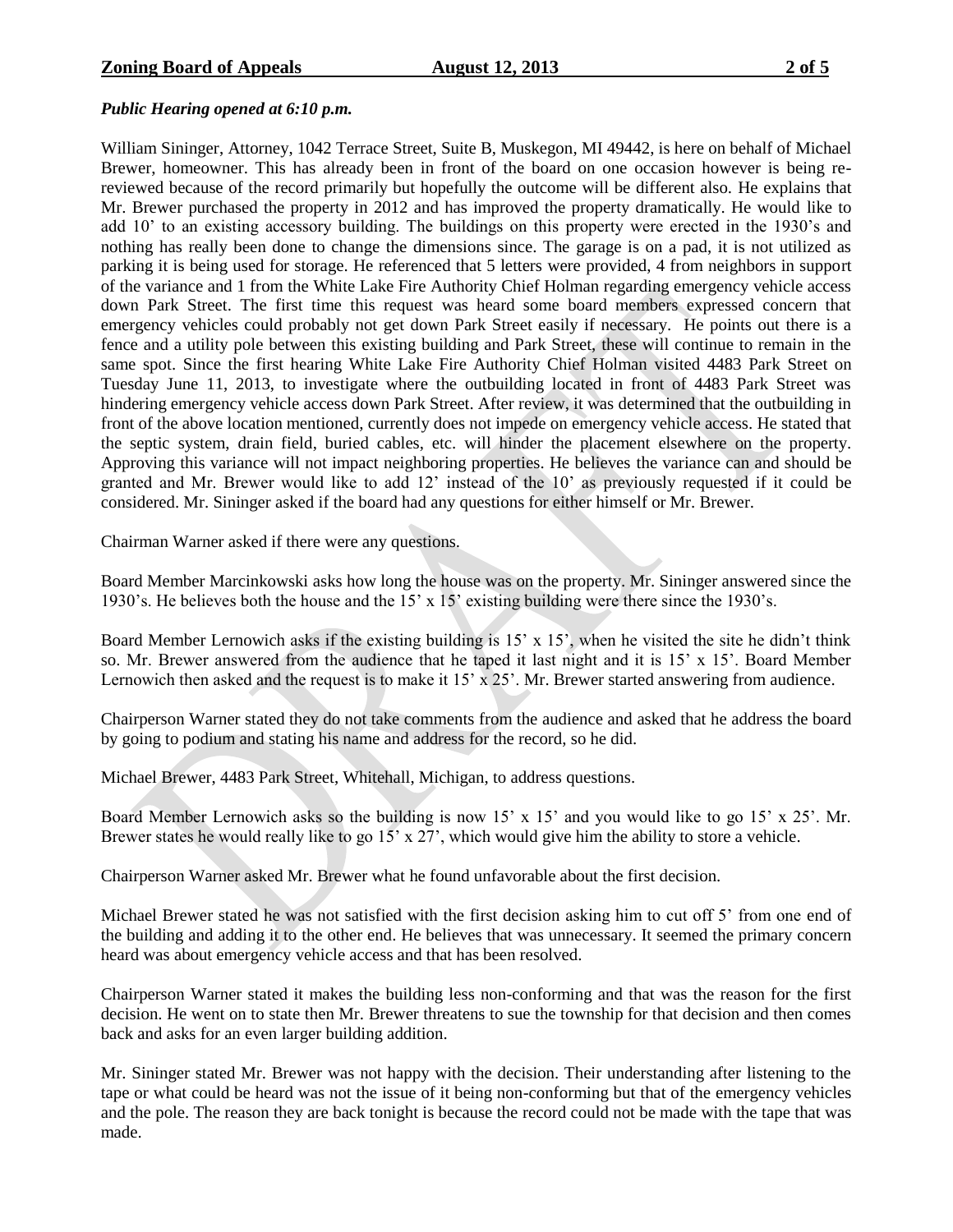Chairperson Warner stated he is sure when the building was built there were probably not zoning or building requirements. He understands that. The board has no control over the utility pole.

Chairperson Warner stated for the record he has 3 letters.

White Lake Fire Authority, Gregory Holman, Fire Chief. Richard and Lynn King, 4503 Park Street, **supports**. Suzanne M. Patterson, 4465 Park Street, **supports**.

Attorney Sininger stated there was a total of 5 letters. He asked if they had the ones from Dale McKenzie and Cindy Landis. Chairperson Warner stated we do not have those 2 in this packet. Mr. Sininger stated they had 4 close neighbors that support this variance request and the letter from the White Lake Fire Authority.

# *Public Hearing closed at 6:26 p.m.*

# *Board Comments:*

Board Member Stoffan states the reason we are here is to re-discuss in a public way exactly what was discussed before to establish the record and she supports this variance this time as she did the last time, she does not think we should be amending a variance request, which is not our job. It does not impact any neighbors, it goes straight back on the owners property, it doesn't change any setbacks, it is already nonconforming, he wants to add on the back of it.

Board Member Larson states there was concern at the last meeting regarding parking and having a clear line of vision in addition, this is where the decision came from to remove 5' from the front and add it to the back. She also had strong concerns about emergency vehicles. That is why she voted against it last time. She does appreciate the letter from the Fire Chief, which is helpful this time.

Board Member Lernowich stated he has been to the site, in with what Board Member Larson stated about having a clear line of vision, after looking at the parcel, drawing, barricades etc., he believes by the time Mr. Brewer would tear this building down and rebuilds a  $15'$  x  $25'$  he could take that money and turn this building 90% and move it 20' back from where it sits now to make it less non-conforming.

Board Member Marcinkowski states she agrees with Board Member Stoffan that it is not the purpose of this board to amend a variance request. If anything the variance should be denied, he should not be asked to remove 5' as this creates a financial hardship.

Chairperson Warner states this board has asked applicants in the past to do something other than what they requested; it is done with the consent of whoever is here on behalf of the project, which is what was done in Mr. Brewer's case. Whenever they can get a variance less non-conforming they try to do so.

Board Member Stoffan reiterates that the board was in favor of allowing an addition on this building at the last meeting and it would still have been non-conforming.

The Board Members reviewed the Variance Decision Checklist.

Motion by Eileen Stoffan, second from Judy Marcinkowski, *FAILED*, to grant variance as requested by Jeff Lanthier of Lanthier Construction LLC, on behalf of Michael Brewer, homeowner, 4483 Park Street, 61-06-560-000-0019-00, for the addition to an existing accessory building located in the front yard between the house and the road.

*Roll Call Vote: Stoffan –AYE, Lernowich-NAY, Larson-NAY, Marcinkowski-AYE, Warner-NAY.*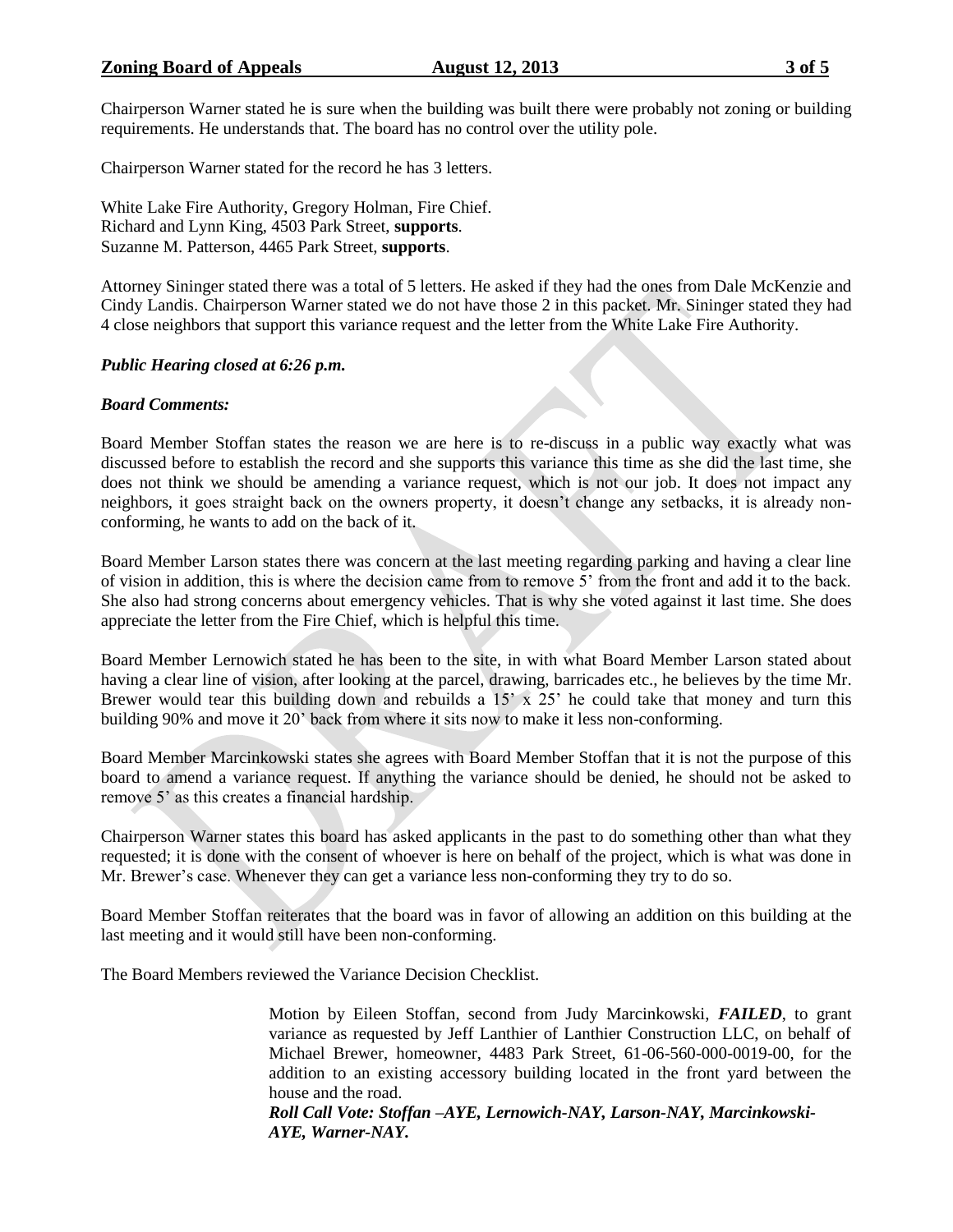Chairperson Warner advised he has up to 30 days to appeal in Circuit Court.

# *2293 Scenic Drive 61-06-160-000-0004-00*

**David L. Bossenbroek, Attorney, on behalf of Robert and Kathy Hoogstra, homeowners,** request a lot width variance and a side yard setback variance from the following article and sections:

# *Article VIa Lake Michigan Shoreline District*

### *Section 6.04a Site Development Standards*

*Required Lake Frontage and Lot Width* - *There shall not be less than one hundred five (105) feet of Lake Michigan frontage, as measured perpendicular or as close to perpendicular as possible to the side lot lines at both the crest of the bluff and at the ordinary high water mark of 580.5 IGLD 1985, for each single-family dwelling, dwelling unit, cottage, any other such dwelling, lot, or parcel with lake frontage. Each lot (whether or not it has Lake Frontage) shall have a minimum width of one hundred five (105) feet, which minimum lot width shall be maintained along the entire length/depth of the lot or parcel.*

*Side Yard Setback - Ten (10) feet as measured to the foundation.*

### *Section 6.05a Waterfront Access, Use, and Related Matters*

### *3. Waterfront Access Standards*

- *e) In addition, the following overall requirements shall also be applicable:*
	- *i. There shall be at least one hundred five (105) feet of Lake Michigan frontage as measured along the ordinary high water mark of the lake for each single-family home, dwelling unit, cottage, condominium unit, site condominium unit, or apartment unit utilizing or accessing the lake. The lot width as measured perpendicular to the side lot lines (or as nearly perpendicular as possible) at the ordinary high water mark of 580.5 IGLD 1985 shall be at least one hundred five (105) feet.*

### *Public Hearing opened at 6:42 p.m.*

David Bossenbroek, Attorney, 900 Third Street, Muskegon, MI 49440, spoke on behalf of Robert and Kathy Hoogstra. The Hoogstra's are asking for a 1' lot width variance and 10' side yard setback variance. He stated he believes this issue was argued and presented pretty well at the July meeting so he was going to only state a few things. Going through the 6 standards they have to look at he doesn't think any of them motivate against not granting the variance. This is a very unusual set of circumstances likely to never be repeated. No one intended these consequences. He then gave his opinion on why he feels the Hoogstra's meet all of the 6 standards. He also believes the threat of lawsuits that were contained in affidavits registered with the Muskegon County Register of Deeds by Mr. Halland would be taken away if the variances were granted. The variance requests need to be granted giving the Hookstra's the right to occupy this property.

Board Member Lernowich asks if the Hoogstra's knew about the dimensional inadequacies. Mr. Bossenbroek stated yes they knew the whole story before they purchased the property; however, they did not create this issue.

Chairperson Warner stated since the last meeting he had spoken with Mr. Bossenbroek and Kathy Hoogstra to see if they were working on purchasing the 10' from Mr. Halland. Kathy Hoogstra advised him they have tried to contact Mr. Halland with no answer.